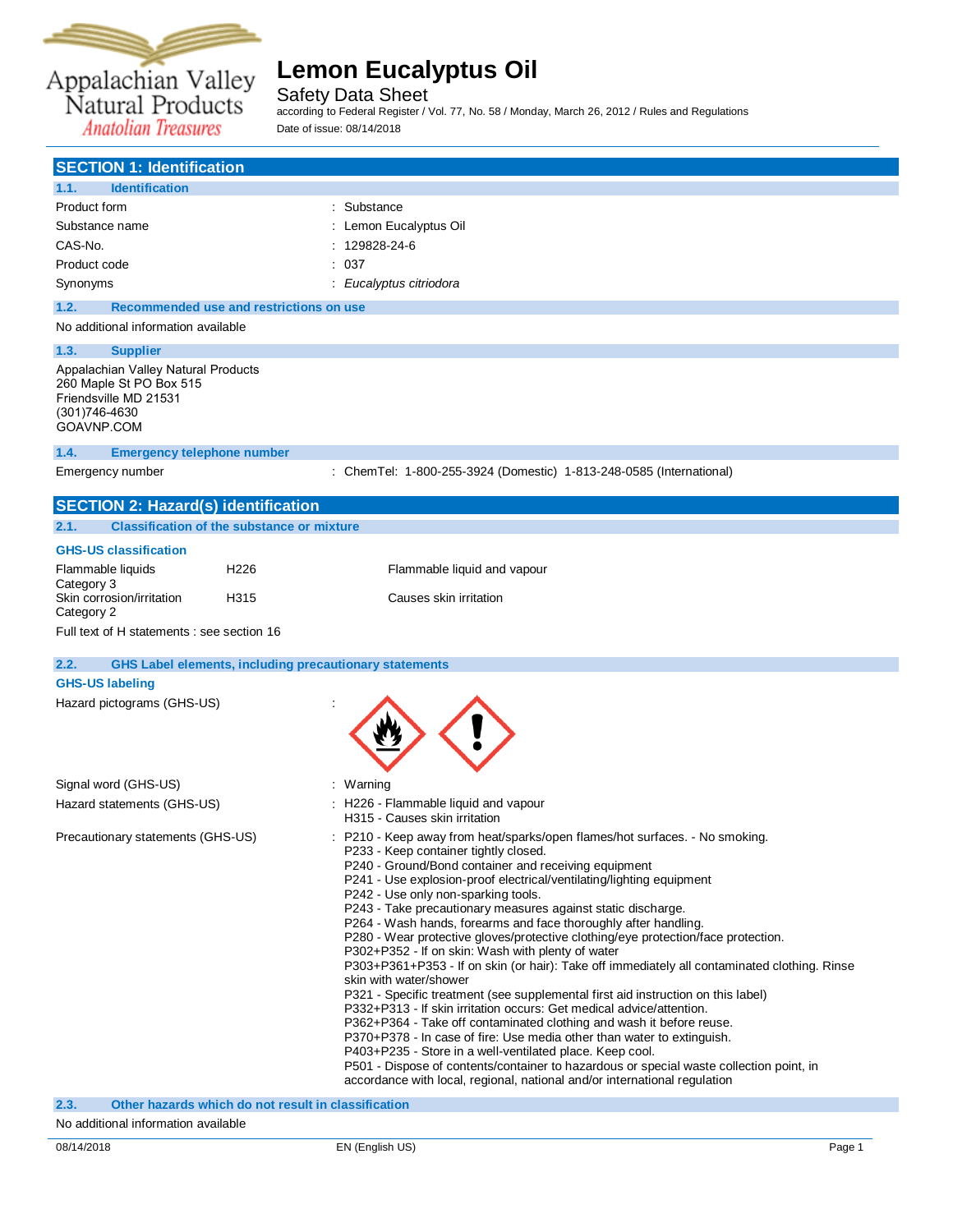Safety Data Sheet

according to Federal Register / Vol. 77, No. 58 / Monday, March 26, 2012 / Rules and Regulations

| 2.4.           | <b>Unknown acute toxicity (GHS US)</b>                              |                                                                                                                                                              |                           |     |                                                                                                     |
|----------------|---------------------------------------------------------------------|--------------------------------------------------------------------------------------------------------------------------------------------------------------|---------------------------|-----|-----------------------------------------------------------------------------------------------------|
| Not applicable |                                                                     |                                                                                                                                                              |                           |     |                                                                                                     |
|                |                                                                     |                                                                                                                                                              |                           |     |                                                                                                     |
|                | <b>SECTION 3: Composition/Information on ingredients</b>            |                                                                                                                                                              |                           |     |                                                                                                     |
| 3.1.           | <b>Substances</b>                                                   |                                                                                                                                                              |                           |     |                                                                                                     |
| <b>Name</b>    |                                                                     |                                                                                                                                                              | <b>Product identifier</b> | %   | <b>GHS-US classification</b>                                                                        |
|                | Lemon Eucalyptus Oil<br>(Main constituent)                          |                                                                                                                                                              | (CAS-No.) 129828-24-6     | 100 | Flam. Liq. 3, H226<br>Skin Irrit. 2, H315                                                           |
|                | Full text of hazard classes and H-statements : see section 16       |                                                                                                                                                              |                           |     |                                                                                                     |
| 3.2.           | <b>Mixtures</b>                                                     |                                                                                                                                                              |                           |     |                                                                                                     |
| Not applicable |                                                                     |                                                                                                                                                              |                           |     |                                                                                                     |
|                | <b>SECTION 4: First-aid measures</b>                                |                                                                                                                                                              |                           |     |                                                                                                     |
| 4.1.           | <b>Description of first aid measures</b>                            |                                                                                                                                                              |                           |     |                                                                                                     |
|                | First-aid measures after inhalation                                 | : Remove person to fresh air and keep comfortable for breathing.                                                                                             |                           |     |                                                                                                     |
|                | First-aid measures after skin contact                               | irritation occurs: Get medical advice/attention.                                                                                                             |                           |     | Rinse skin with water/shower. Remove/Take off immediately all contaminated clothing. If skin        |
|                | First-aid measures after eye contact                                | Rinse eyes with water as a precaution.                                                                                                                       |                           |     |                                                                                                     |
|                | First-aid measures after ingestion                                  | : Call a poison center or a doctor if you feel unwell.                                                                                                       |                           |     |                                                                                                     |
| 4.2.           | Most important symptoms and effects (acute and delayed)             |                                                                                                                                                              |                           |     |                                                                                                     |
|                | Symptoms/effects after skin contact                                 | $:$ Irritation.                                                                                                                                              |                           |     |                                                                                                     |
| 4.3.           | Immediate medical attention and special treatment, if necessary     |                                                                                                                                                              |                           |     |                                                                                                     |
|                | Treat symptomatically.                                              |                                                                                                                                                              |                           |     |                                                                                                     |
|                | <b>SECTION 5: Fire-fighting measures</b>                            |                                                                                                                                                              |                           |     |                                                                                                     |
| 5.1.           | Suitable (and unsuitable) extinguishing media                       |                                                                                                                                                              |                           |     |                                                                                                     |
|                | Suitable extinguishing media                                        | : Water spray. Dry powder. Foam. Carbon dioxide.                                                                                                             |                           |     |                                                                                                     |
| 5.2.           | Specific hazards arising from the chemical                          |                                                                                                                                                              |                           |     |                                                                                                     |
| Fire hazard    |                                                                     | : Flammable liquid and vapour.                                                                                                                               |                           |     |                                                                                                     |
| Reactivity     |                                                                     | : Flammable liquid and vapour.                                                                                                                               |                           |     |                                                                                                     |
| 5.3.           | Special protective equipment and precautions for fire-fighters      |                                                                                                                                                              |                           |     |                                                                                                     |
|                | Protection during firefighting                                      | : Do not attempt to take action without suitable protective equipment. Self-contained breathing<br>apparatus. Complete protective clothing.                  |                           |     |                                                                                                     |
|                | <b>SECTION 6: Accidental release measures</b>                       |                                                                                                                                                              |                           |     |                                                                                                     |
| 6.1.           | Personal precautions, protective equipment and emergency procedures |                                                                                                                                                              |                           |     |                                                                                                     |
| 6.1.1.         | For non-emergency personnel                                         |                                                                                                                                                              |                           |     |                                                                                                     |
|                | Emergency procedures                                                | and eyes.                                                                                                                                                    |                           |     | Ventilate spillage area. NO open flames, NO sparks, and NO smoking. Avoid contact with skin         |
| 6.1.2.         | For emergency responders                                            |                                                                                                                                                              |                           |     |                                                                                                     |
|                | Protective equipment                                                | Do not attempt to take action without suitable protective equipment. For further information<br>refer to section 8: "Exposure controls/personal protection". |                           |     |                                                                                                     |
| 6.2.           | <b>Environmental precautions</b>                                    |                                                                                                                                                              |                           |     |                                                                                                     |
|                | Avoid release to the environment.                                   |                                                                                                                                                              |                           |     |                                                                                                     |
| 6.3.           | Methods and material for containment and cleaning up                |                                                                                                                                                              |                           |     |                                                                                                     |
|                | Methods for cleaning up                                             | waters.                                                                                                                                                      |                           |     | Take up liquid spill into absorbent material. Notify authorities if product enters sewers or public |
|                | Other information                                                   | : Dispose of materials or solid residues at an authorized site.                                                                                              |                           |     |                                                                                                     |
| 6.4.           | <b>Reference to other sections</b>                                  |                                                                                                                                                              |                           |     |                                                                                                     |

For further information refer to section 8 : Exposure-controls/personal protection"".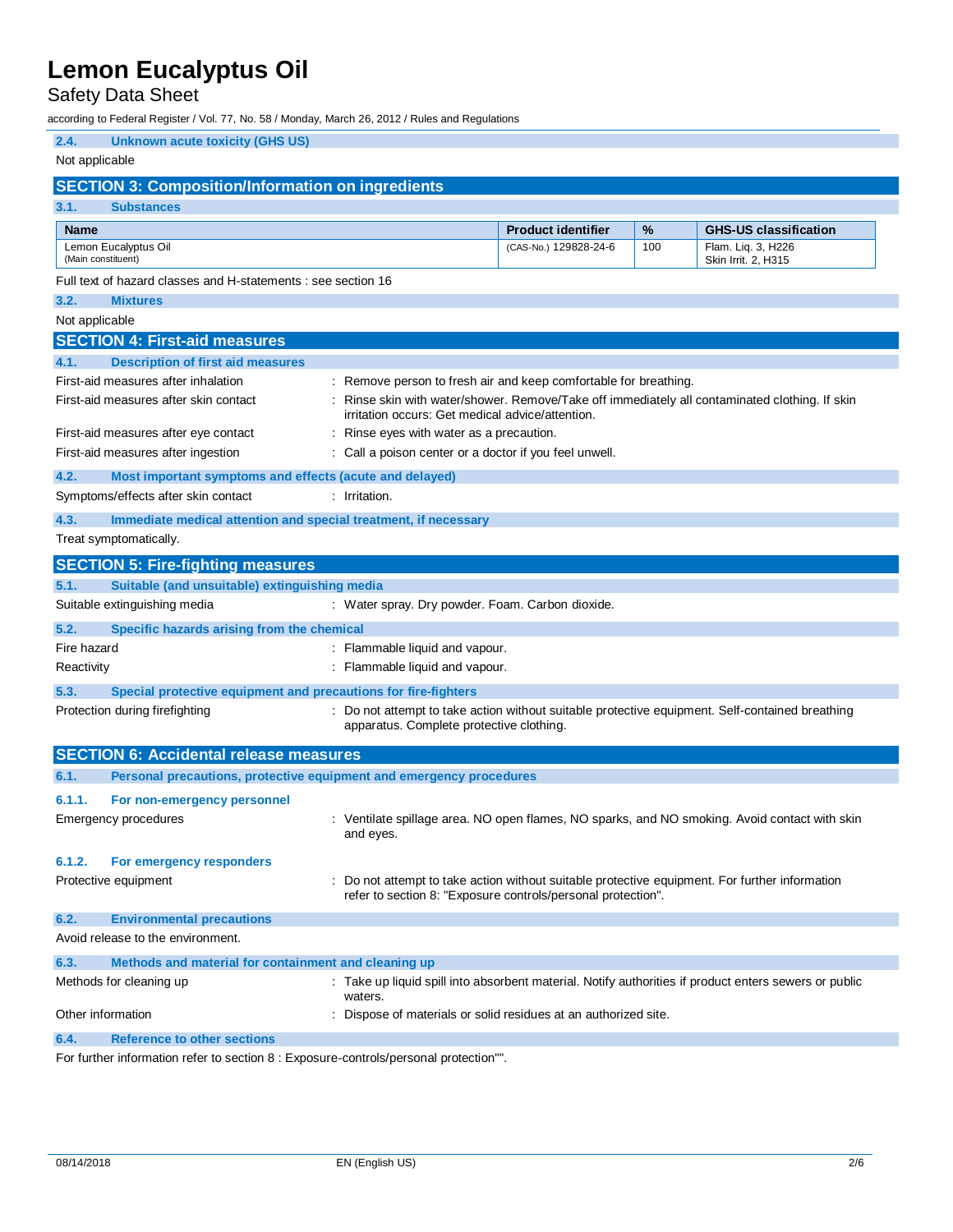Safety Data Sheet

according to Federal Register / Vol. 77, No. 58 / Monday, March 26, 2012 / Rules and Regulations

| <b>SECTION 7: Handling and storage</b>                               |                                                                                                                                                                                                                                                                                                                                                                                                                                                    |
|----------------------------------------------------------------------|----------------------------------------------------------------------------------------------------------------------------------------------------------------------------------------------------------------------------------------------------------------------------------------------------------------------------------------------------------------------------------------------------------------------------------------------------|
| <b>Precautions for safe handling</b><br>7.1.                         |                                                                                                                                                                                                                                                                                                                                                                                                                                                    |
| Precautions for safe handling                                        | : Ensure good ventilation of the work station. Keep away from heat, hot surfaces, sparks, open<br>flames and other ignition sources. No smoking. Ground/bond container and receiving<br>equipment. Use only non-sparking tools. Take precautionary measures against static<br>discharge. Flammable vapors may accumulate in the container. Use explosion-proof<br>equipment. Wear personal protective equipment. Avoid contact with skin and eyes. |
| Hygiene measures                                                     | : Wash contaminated clothing before reuse. Do not eat, drink or smoke when using this product.<br>Always wash hands after handling the product.                                                                                                                                                                                                                                                                                                    |
| 7.2.<br>Conditions for safe storage, including any incompatibilities |                                                                                                                                                                                                                                                                                                                                                                                                                                                    |
| <b>Technical measures</b>                                            | : Ground/bond container and receiving equipment.                                                                                                                                                                                                                                                                                                                                                                                                   |
| Storage conditions                                                   | : Store in a well-ventilated place. Keep cool. Keep container tightly closed.                                                                                                                                                                                                                                                                                                                                                                      |

### **SECTION 8: Exposure controls/personal protection**

**8.1. Control parameters**

No additional information available

| 8.2. | Appropriate engineering controls |
|------|----------------------------------|
|      |                                  |

Appropriate engineering controls : Ensure good ventilation of the work station. Environmental exposure controls : Avoid release to the environment.

### **8.3. Individual protection measures/Personal protective equipment**

#### **Hand protection:**

Protective gloves

### **Eye protection:**

Safety glasses

### **Skin and body protection:**

Wear suitable protective clothing

### **Respiratory protection:**

In case of insufficient ventilation, wear suitable respiratory equipment.

| <b>SECTION 9: Physical and chemical properties</b>            |                                    |     |
|---------------------------------------------------------------|------------------------------------|-----|
| 9.1.<br>Information on basic physical and chemical properties |                                    |     |
| Physical state                                                | : Mobile Liquid                    |     |
| Color                                                         | : Semi-Opaque, Colorless to Yellow |     |
| Odor                                                          | : Fresh, Citronella-like, Floral   |     |
| Odor threshold                                                | : No data available                |     |
| pH                                                            | : No data available                |     |
| Melting point                                                 | : Not applicable                   |     |
| Freezing point                                                | : No data available                |     |
| Boiling point                                                 | : 200 °C                           |     |
| Flash point                                                   | : 57.1 °C                          |     |
| Relative evaporation rate (butyl acetate=1)                   | : No data available                |     |
| Flammability (solid, gas)                                     | : Not applicable.                  |     |
| Vapor pressure                                                | : No data available                |     |
| Relative vapor density at 20 °C                               | : No data available                |     |
| Relative density                                              | : No data available                |     |
| Specific gravity / density                                    | : $0.866$ g/cm <sup>3</sup>        |     |
| Solubility                                                    | : No data available                |     |
| Log Pow                                                       | : No data available                |     |
| Auto-ignition temperature                                     | : No data available                |     |
| 08/14/2018                                                    | EN (English US)                    | 3/6 |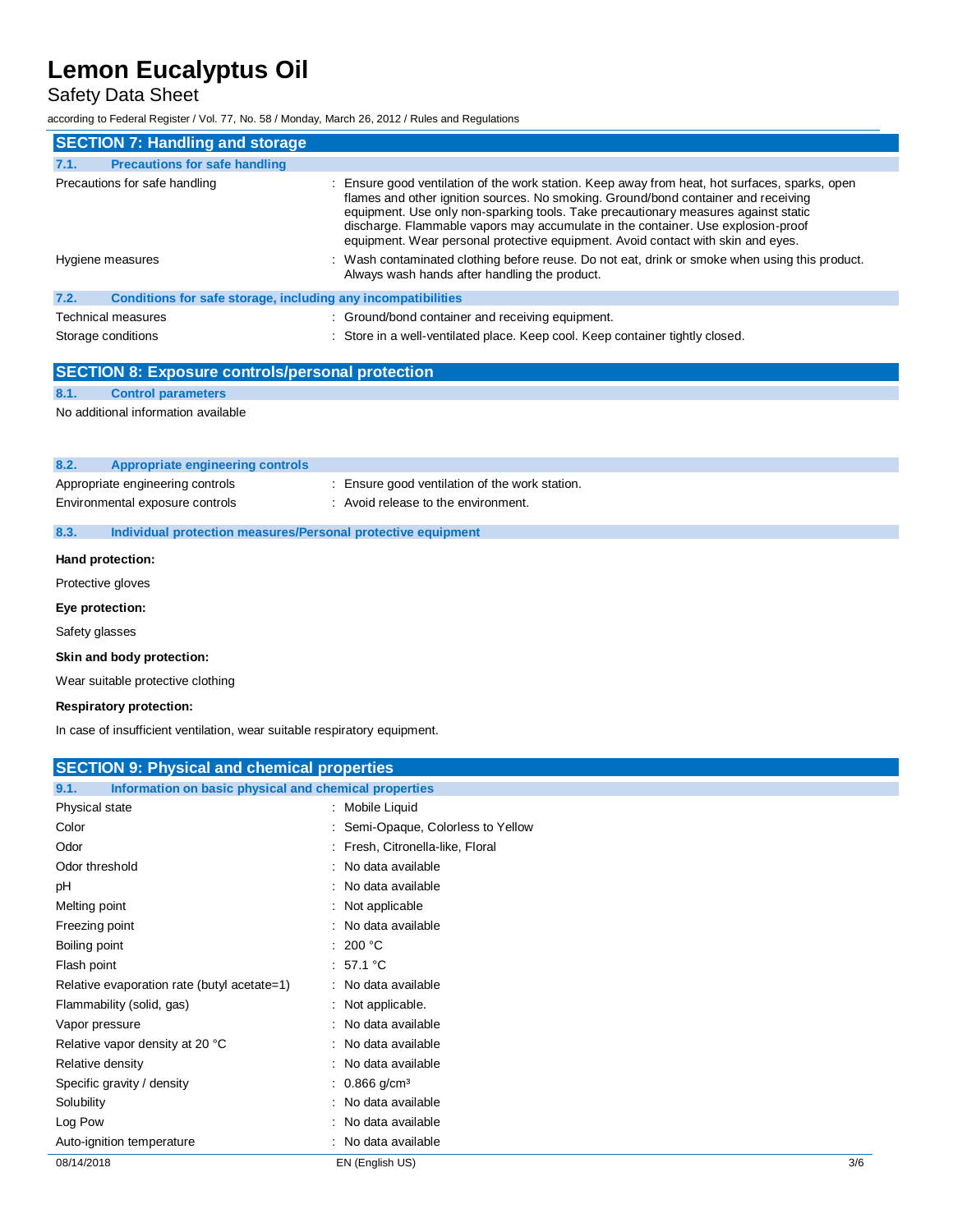### Safety Data Sheet

according to Federal Register / Vol. 77, No. 58 / Monday, March 26, 2012 / Rules and Regulations

| Decomposition temperature | : No data available |
|---------------------------|---------------------|
| Viscosity, kinematic      | : No data available |
| Viscosity, dynamic        | : No data available |
| <b>Explosion limits</b>   | : No data available |
| Explosive properties      | : No data available |
| Oxidizing properties      | : No data available |

### **9.2. Other information**

| No additional information available                                                             |                                                                                                      |
|-------------------------------------------------------------------------------------------------|------------------------------------------------------------------------------------------------------|
| <b>SECTION 10: Stability and reactivity</b>                                                     |                                                                                                      |
| 10.1.<br><b>Reactivity</b>                                                                      |                                                                                                      |
| Flammable liquid and vapour.                                                                    |                                                                                                      |
| 10.2.<br><b>Chemical stability</b>                                                              |                                                                                                      |
| Stable under normal conditions.                                                                 |                                                                                                      |
| 10.3.<br><b>Possibility of hazardous reactions</b>                                              |                                                                                                      |
| No dangerous reactions known under normal conditions of use.                                    |                                                                                                      |
| 10.4.<br><b>Conditions to avoid</b>                                                             |                                                                                                      |
| Avoid contact with hot surfaces. Heat. No flames, No sparks. Eliminate all sources of ignition. |                                                                                                      |
| 10.5.<br><b>Incompatible materials</b>                                                          |                                                                                                      |
| No additional information available                                                             |                                                                                                      |
| <b>Hazardous decomposition products</b><br>10.6.                                                |                                                                                                      |
|                                                                                                 | Under normal conditions of storage and use, hazardous decomposition products should not be produced. |
| <b>SECTION 11: Toxicological information</b>                                                    |                                                                                                      |
| Information on toxicological effects<br>11.1.                                                   |                                                                                                      |
| Acute toxicity                                                                                  | : Not classified                                                                                     |
| Skin corrosion/irritation                                                                       | Causes skin irritation.                                                                              |
| Serious eye damage/irritation                                                                   | : Not classified                                                                                     |
| Respiratory or skin sensitization                                                               | : Not classified                                                                                     |
| Germ cell mutagenicity                                                                          | : Not classified                                                                                     |
| Carcinogenicity                                                                                 | : Not classified                                                                                     |
| Reproductive toxicity                                                                           | : Not classified                                                                                     |
| Specific target organ toxicity – single exposure                                                | : Not classified                                                                                     |
| Specific target organ toxicity – repeated                                                       | : Not classified                                                                                     |

Aspiration hazard : Not classified Symptoms/effects after skin contact : Irritation.

exposure

| <b>SECTION 12: Ecological information</b>     |                                                                                                                            |     |
|-----------------------------------------------|----------------------------------------------------------------------------------------------------------------------------|-----|
| 12.1.<br><b>Toxicity</b>                      |                                                                                                                            |     |
| Ecology - general                             | : The product is not considered harmful to aquatic organisms nor to cause long-term adverse<br>effects in the environment. |     |
| 12.2.<br><b>Persistence and degradability</b> |                                                                                                                            |     |
| No additional information available           |                                                                                                                            |     |
| <b>Bioaccumulative potential</b><br>12.3.     |                                                                                                                            |     |
| No additional information available           |                                                                                                                            |     |
| <b>Mobility in soil</b><br>12.4.              |                                                                                                                            |     |
| No additional information available           |                                                                                                                            |     |
| Other adverse effects<br>12.5.                |                                                                                                                            |     |
| No additional information available           |                                                                                                                            |     |
| 08/14/2018                                    | EN (English US)                                                                                                            | 4/6 |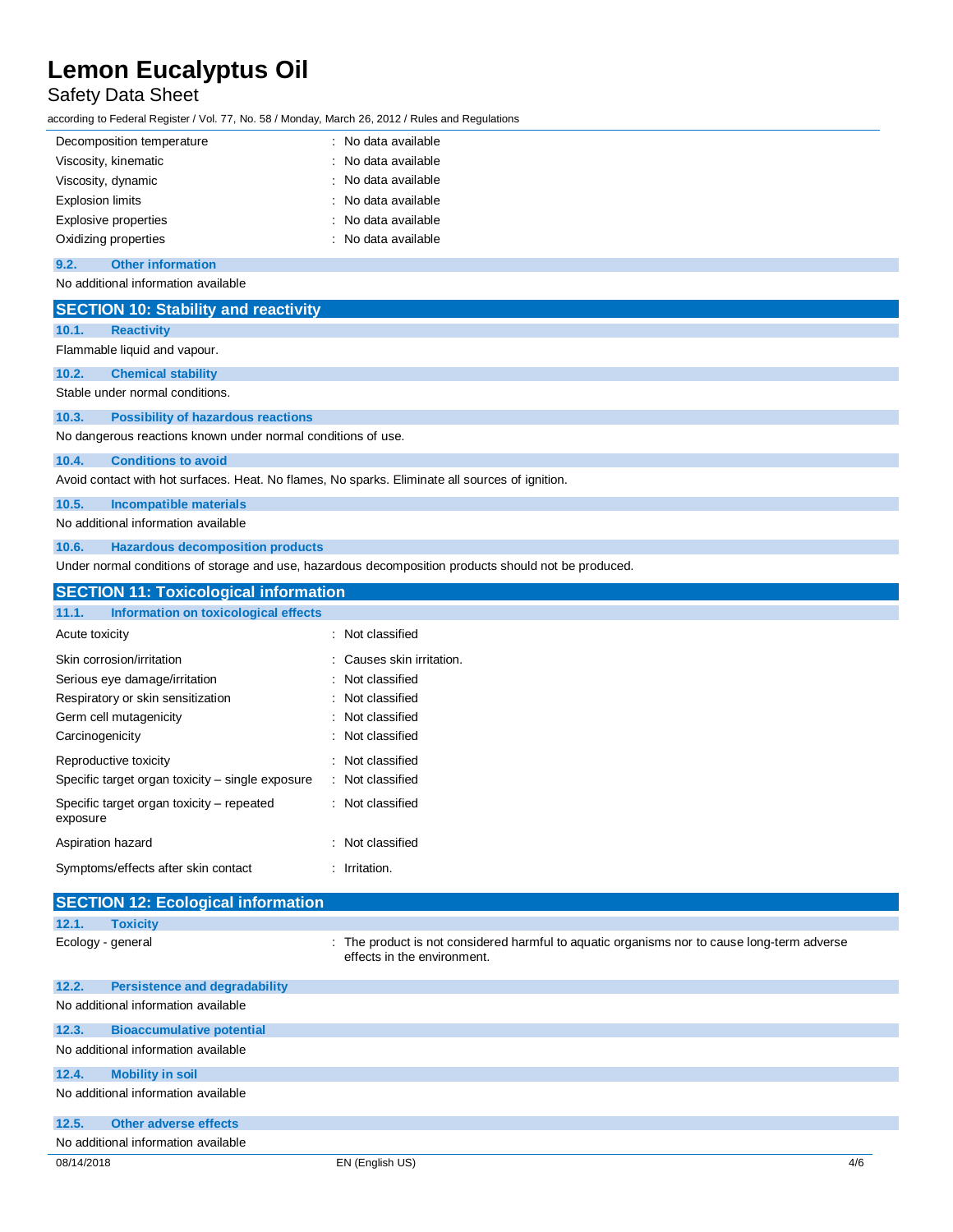Safety Data Sheet

according to Federal Register / Vol. 77, No. 58 / Monday, March 26, 2012 / Rules and Regulations

| <b>SECTION 13: Disposal considerations</b>                                                                                               |                                                                                                                                                                                                                                                                                                                                                                                                                                                                                                                                                                                                                                                                                                                                                                                                                                                                                                                                                                                                                                                                                                            |
|------------------------------------------------------------------------------------------------------------------------------------------|------------------------------------------------------------------------------------------------------------------------------------------------------------------------------------------------------------------------------------------------------------------------------------------------------------------------------------------------------------------------------------------------------------------------------------------------------------------------------------------------------------------------------------------------------------------------------------------------------------------------------------------------------------------------------------------------------------------------------------------------------------------------------------------------------------------------------------------------------------------------------------------------------------------------------------------------------------------------------------------------------------------------------------------------------------------------------------------------------------|
| 13.1.<br><b>Disposal methods</b>                                                                                                         |                                                                                                                                                                                                                                                                                                                                                                                                                                                                                                                                                                                                                                                                                                                                                                                                                                                                                                                                                                                                                                                                                                            |
| Waste treatment methods                                                                                                                  | : Dispose of contents/container in accordance with licensed collector's sorting instructions.                                                                                                                                                                                                                                                                                                                                                                                                                                                                                                                                                                                                                                                                                                                                                                                                                                                                                                                                                                                                              |
| Additional information                                                                                                                   | : Flammable vapors may accumulate in the container.                                                                                                                                                                                                                                                                                                                                                                                                                                                                                                                                                                                                                                                                                                                                                                                                                                                                                                                                                                                                                                                        |
| <b>SECTION 14: Transport information</b>                                                                                                 |                                                                                                                                                                                                                                                                                                                                                                                                                                                                                                                                                                                                                                                                                                                                                                                                                                                                                                                                                                                                                                                                                                            |
| <b>Department of Transportation (DOT)</b><br>In accordance with DOT                                                                      |                                                                                                                                                                                                                                                                                                                                                                                                                                                                                                                                                                                                                                                                                                                                                                                                                                                                                                                                                                                                                                                                                                            |
| Transport document description<br>UN-No.(DOT)<br>Proper Shipping Name (DOT)<br>Class (DOT)<br>Packing group (DOT)<br>Hazard labels (DOT) | : UN1169 Extracts, aromatic, liquid, 3, III<br>: UN1169<br>: Extracts, aromatic, liquid<br>3 - Class 3 - Flammable and combustible liquid 49 CFR 173.120<br>: III - Minor Danger<br>: 3 - Flammable liquid                                                                                                                                                                                                                                                                                                                                                                                                                                                                                                                                                                                                                                                                                                                                                                                                                                                                                                 |
|                                                                                                                                          |                                                                                                                                                                                                                                                                                                                                                                                                                                                                                                                                                                                                                                                                                                                                                                                                                                                                                                                                                                                                                                                                                                            |
| DOT Packaging Non Bulk (49 CFR 173.xxx)                                                                                                  | : 203                                                                                                                                                                                                                                                                                                                                                                                                                                                                                                                                                                                                                                                                                                                                                                                                                                                                                                                                                                                                                                                                                                      |
| DOT Packaging Bulk (49 CFR 173.xxx)                                                                                                      | .242                                                                                                                                                                                                                                                                                                                                                                                                                                                                                                                                                                                                                                                                                                                                                                                                                                                                                                                                                                                                                                                                                                       |
| DOT Special Provisions (49 CFR 172.102)                                                                                                  | : B1 - If the material has a flash point at or above 38 C (100 F) and below 93 C (200 F), then the<br>bulk packaging requirements of 173.241 of this subchapter are applicable. If the material has a<br>flash point of less than 38 C (100 F), then the bulk packaging requirements of 173.242 of this<br>subchapter are applicable.<br>IB3 - Authorized IBCs: Metal (31A, 31B and 31N); Rigid plastics (31H1 and 31H2); Composite<br>(31HZ1 and 31HA2, 31HB2, 31HN2, 31HD2 and 31HH2). Additional Requirement: Only liquids<br>with a vapor pressure less than or equal to 110 kPa at 50 C (1.1 bar at 122 F), or 130 kPa at 55<br>C (1.3 bar at 131 F) are authorized, except for UN2672 (also see Special Provision IP8 in Table<br>2 for UN2672).<br>T2 - 1.5 178.274(d)(2) Normal 178.275(d)(3)<br>TP1 - The maximum degree of filling must not exceed the degree of filling determined by the<br>following: Degree of filling = $97/1 + a$ (tr - tf) Where: tr is the maximum mean bulk temperature<br>during transport, and if is the temperature in degrees celsius of the liquid during filling. |
| DOT Packaging Exceptions (49 CFR 173.xxx)                                                                                                | : 150                                                                                                                                                                                                                                                                                                                                                                                                                                                                                                                                                                                                                                                                                                                                                                                                                                                                                                                                                                                                                                                                                                      |
| DOT Quantity Limitations Passenger aircraft/rail : 60 L<br>(49 CFR 173.27)                                                               |                                                                                                                                                                                                                                                                                                                                                                                                                                                                                                                                                                                                                                                                                                                                                                                                                                                                                                                                                                                                                                                                                                            |
| DOT Quantity Limitations Cargo aircraft only (49 : 220 L<br>CFR 175.75)                                                                  |                                                                                                                                                                                                                                                                                                                                                                                                                                                                                                                                                                                                                                                                                                                                                                                                                                                                                                                                                                                                                                                                                                            |
| DOT Vessel Stowage Location                                                                                                              | : A - The material may be stowed "on deck" or "under deck" on a cargo vessel and on a<br>passenger vessel.                                                                                                                                                                                                                                                                                                                                                                                                                                                                                                                                                                                                                                                                                                                                                                                                                                                                                                                                                                                                 |
| Emergency Response Guide (ERG) Number                                                                                                    | : 127                                                                                                                                                                                                                                                                                                                                                                                                                                                                                                                                                                                                                                                                                                                                                                                                                                                                                                                                                                                                                                                                                                      |
| Other information                                                                                                                        | : No supplementary information available.                                                                                                                                                                                                                                                                                                                                                                                                                                                                                                                                                                                                                                                                                                                                                                                                                                                                                                                                                                                                                                                                  |
| <b>Transportation of Dangerous Goods</b>                                                                                                 |                                                                                                                                                                                                                                                                                                                                                                                                                                                                                                                                                                                                                                                                                                                                                                                                                                                                                                                                                                                                                                                                                                            |
| Not applicable                                                                                                                           |                                                                                                                                                                                                                                                                                                                                                                                                                                                                                                                                                                                                                                                                                                                                                                                                                                                                                                                                                                                                                                                                                                            |
| <b>Transport by sea</b>                                                                                                                  |                                                                                                                                                                                                                                                                                                                                                                                                                                                                                                                                                                                                                                                                                                                                                                                                                                                                                                                                                                                                                                                                                                            |
| Transport document description (IMDG)                                                                                                    | : UN 1169 EXTRACTS, AROMATIC, LIQUID, 3, III                                                                                                                                                                                                                                                                                                                                                                                                                                                                                                                                                                                                                                                                                                                                                                                                                                                                                                                                                                                                                                                               |
| UN-No. (IMDG)                                                                                                                            | : 1169                                                                                                                                                                                                                                                                                                                                                                                                                                                                                                                                                                                                                                                                                                                                                                                                                                                                                                                                                                                                                                                                                                     |
| Proper Shipping Name (IMDG)                                                                                                              | : EXTRACTS, AROMATIC, LIQUID                                                                                                                                                                                                                                                                                                                                                                                                                                                                                                                                                                                                                                                                                                                                                                                                                                                                                                                                                                                                                                                                               |
| Class (IMDG)                                                                                                                             | : 3 - Flammable liquids                                                                                                                                                                                                                                                                                                                                                                                                                                                                                                                                                                                                                                                                                                                                                                                                                                                                                                                                                                                                                                                                                    |
| Packing group (IMDG)<br>Limited quantities (IMDG)                                                                                        | : III - substances presenting low danger<br>: 5L                                                                                                                                                                                                                                                                                                                                                                                                                                                                                                                                                                                                                                                                                                                                                                                                                                                                                                                                                                                                                                                           |